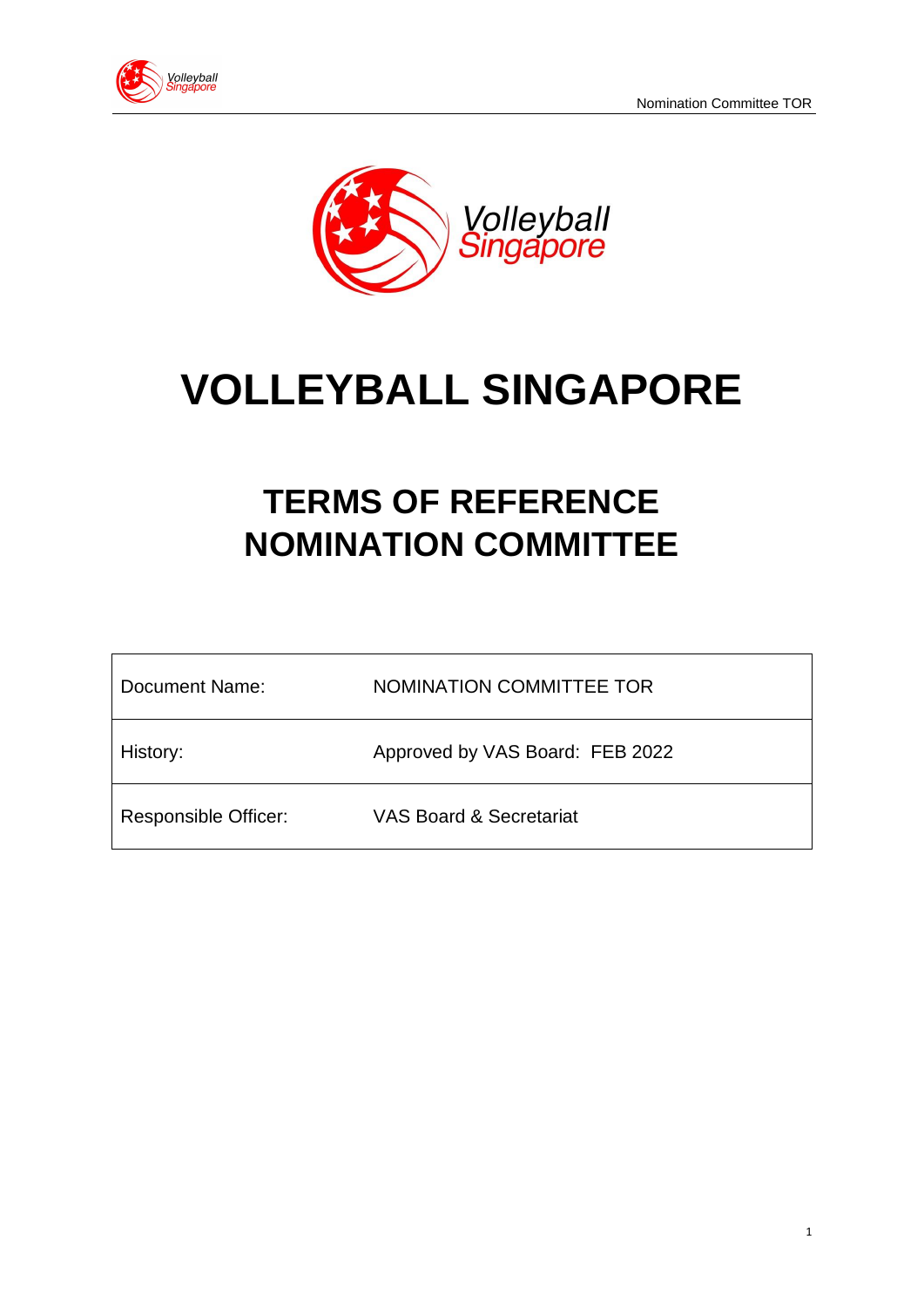

#### **1. INTRODUCTION**

1.1 This document shall define the Terms of Reference for the Nomination Committee within Volleyball Association of Singapore (rebranded as Volleyball Singapore in Feb 2022).

#### **2. DEFINITIONS**

2.1 In these terms of reference:

"Board" means the board of directors of the Volleyball Singapore; "Committee" means the remuneration committee of the Board; and "Association" means Volleyball Singapore.

#### **3. COMPOSITION**

- 3.1 Members of the Committee shall be appointed by the Board, in consultation with the chairman of the Committee. The Committee shall be made up of at least three (3) members, other people may be invited to attend Committee meetings based on specific scope/skill set as required
- 3.2 Only members of the Committee have the right to attend Committee meetings. However, other individuals may be invited to attend for all or part of any meeting, as and when appropriate.
- 3.3 The Board shall appoint the chairman of the Committee. In the absence of the chairman of the Committee and/or an appointed deputy, the remaining members present shall elect one of their number to chair the meeting.

#### **4. SECRETARY**

4.1 The General Manager or his/her nominee shall act as the secretary of the Committee.

# **5. QUORUM**

5.1 The quorum necessary for the transaction of business shall be two. A duly convened meeting of the Committee at which a quorum is present shall be competent to exercise all or any of the authorities, powers and discretions vested in or exercisable by the Committee.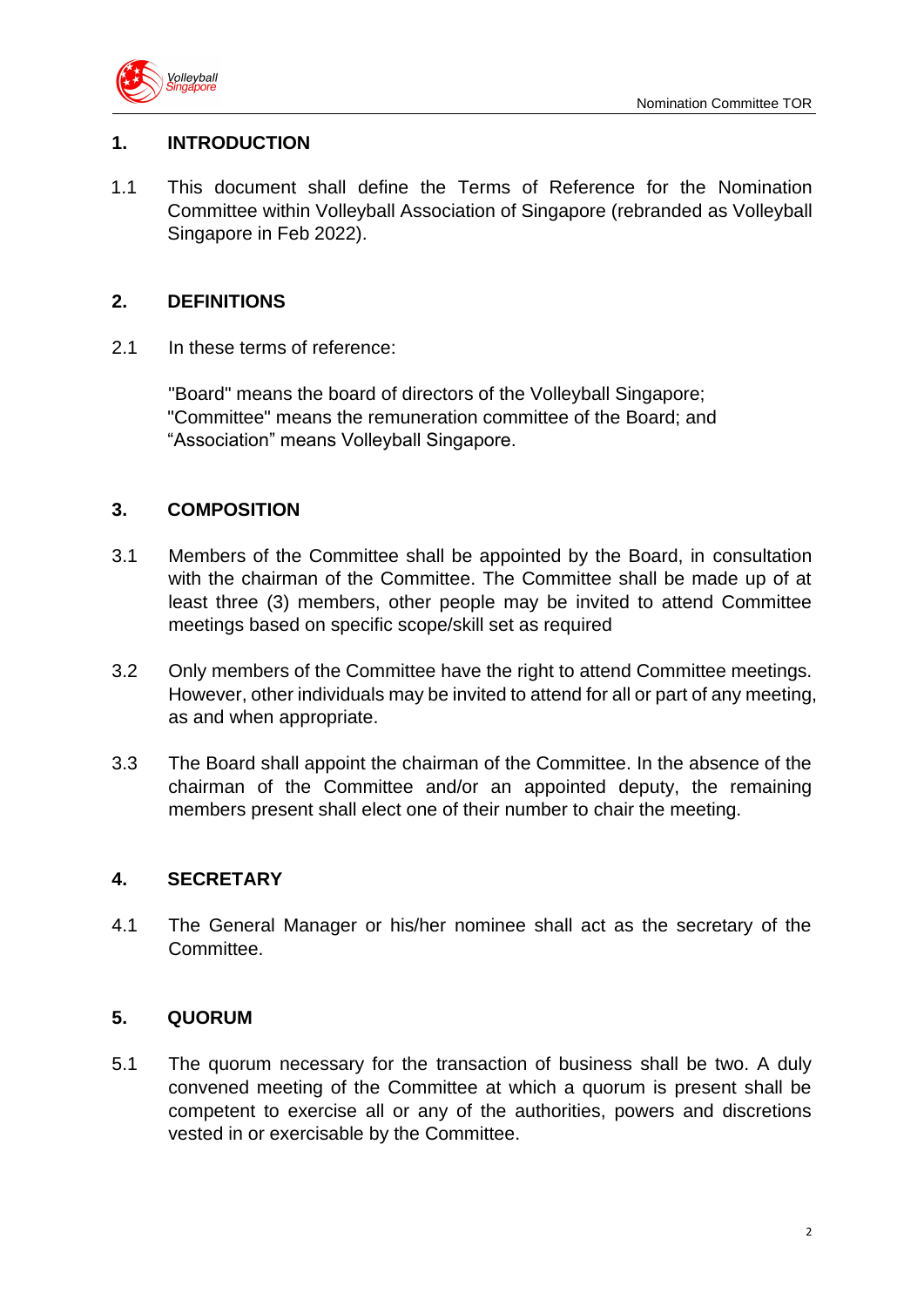

# **6. FREQUENCY OF MEETINGS**

6.1 The Committee shall meet at least once a year and at such other times as the chairman of the Committee shall require.

#### **7. NOTICE OF MEETINGS**

- 7.1 Meetings of the Committee shall be summoned by the secretary of the Committee at the request of any of its members.
- 7.2 Unless otherwise agreed, notice of each meeting (confirming the venue, time and date, together with an agenda of items to be discussed) shall be forwarded to each member of the Committee and any other person required to attend no later than three working days before the date of the meeting. Supporting papers shall be sent to Committee members and to other attendees, as appropriate, at the same time.

#### **8. MINUTES OF MEETINGS**

- 8.1 The secretary of the Committee shall minute the proceedings and resolutions of all Committee meetings, including recording the names of those present and in attendance.
- 8.2 The secretary of the Committee shall ascertain, at the beginning of each Committee meeting, the existence of any conflicts of interest and minute them accordingly.
- 8.3 Minutes of Committee meetings shall be circulated promptly within a reasonable time after the meetings to all members of the Committee and, once agreed, to all other members of the Board, unless a conflict of interest exists.

#### **9. RESOLUTIONS**

9.1 Resolutions of the Committee shall be passed by a majority of votes which can also be passed by way of unanimous written resolutions. Meetings can be held in person, by telephone or by video conference.

#### **10. DUTIES**

The Committee shall assist the Board in fulfilling its roles and responsibilities in the following:

10.1 Composition of the Board, the Board Committee, and Board sub-committees;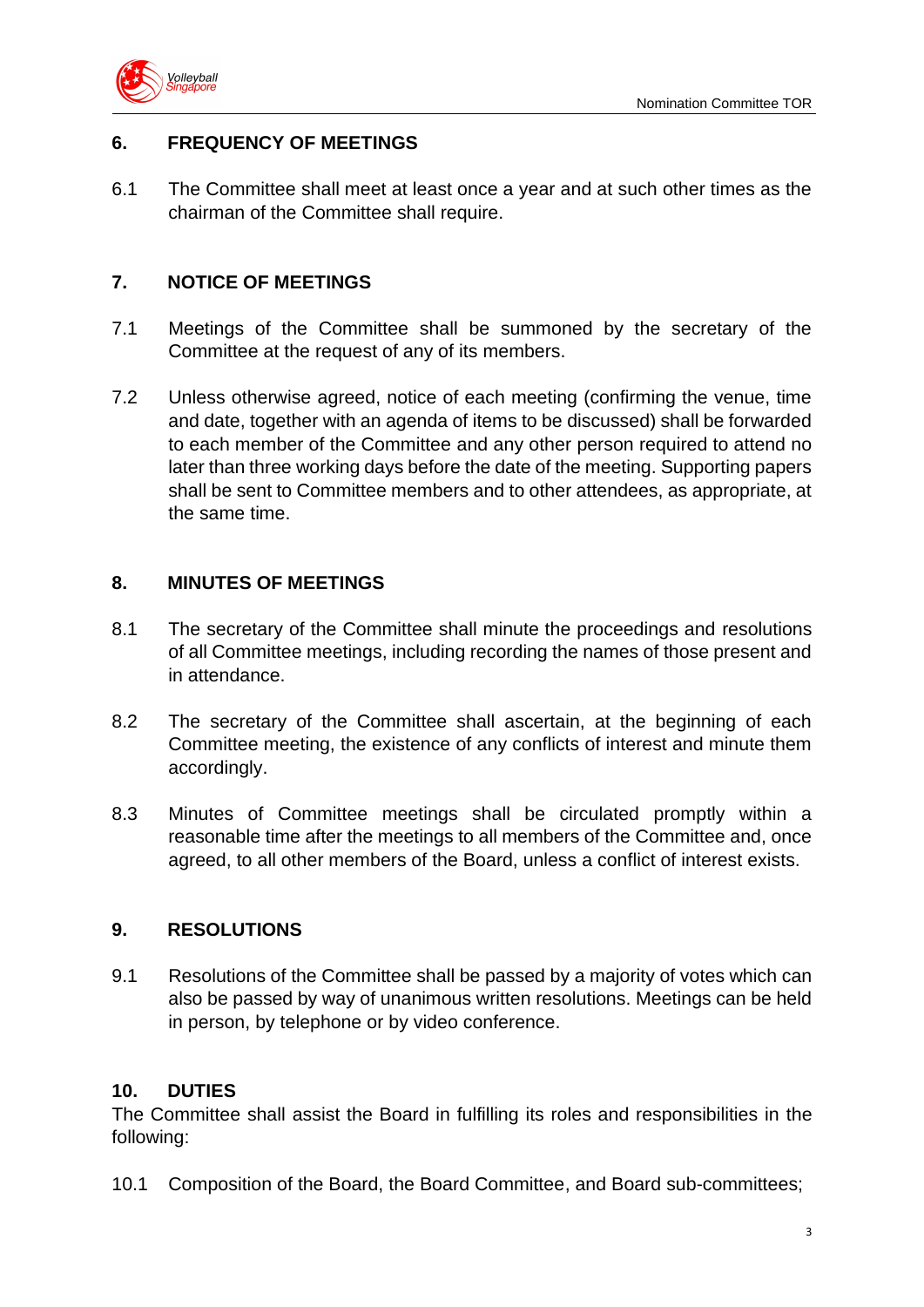

- 10.2 Nomination and election process and appointment and re-appointment/ reelection process;
- 10.3 Recruitment and extension of contract for Association's employees;
- 10.4 Induction and Training programmes; and
- 10.5 Succession Planning.

#### **11. REPORTING RESPONSIBILITIES**

- 11.1 The chairman of the Committee shall report formally to the Board on its proceedings after each meeting on all matters within its duties and responsibilities.
- 11.2 The Committee shall make whatever recommendations to the Board it deems appropriate on any area within its remit where action or improvement is needed.
- 11.3 Where requested to do so by the Board, the Committee shall produce an annual report of the Association's remuneration policy and practices, which will form part of the Association's annual report and accounts, and ensure that, at each AGM, such report is laid before, and voted on by, shareholders.

#### **12. SELF APPRAISAL**

12.1 The Committee shall, at least once a year, review its own performance, constitution and terms of reference to ensure it is operating at maximum effectiveness, and recommend any changes it considers necessary to the Board for approval.

# **13. AUTHORITY**

The Committee is authorised by the Board:

- 13.1 to seek any information it requires from any employee of the Association in order to perform its duties; and
- 13.2 to obtain, at the Association's expense, outside legal or other professional advice on any matters within its terms of reference.

# **14. CHANGES TO THE POLICY**